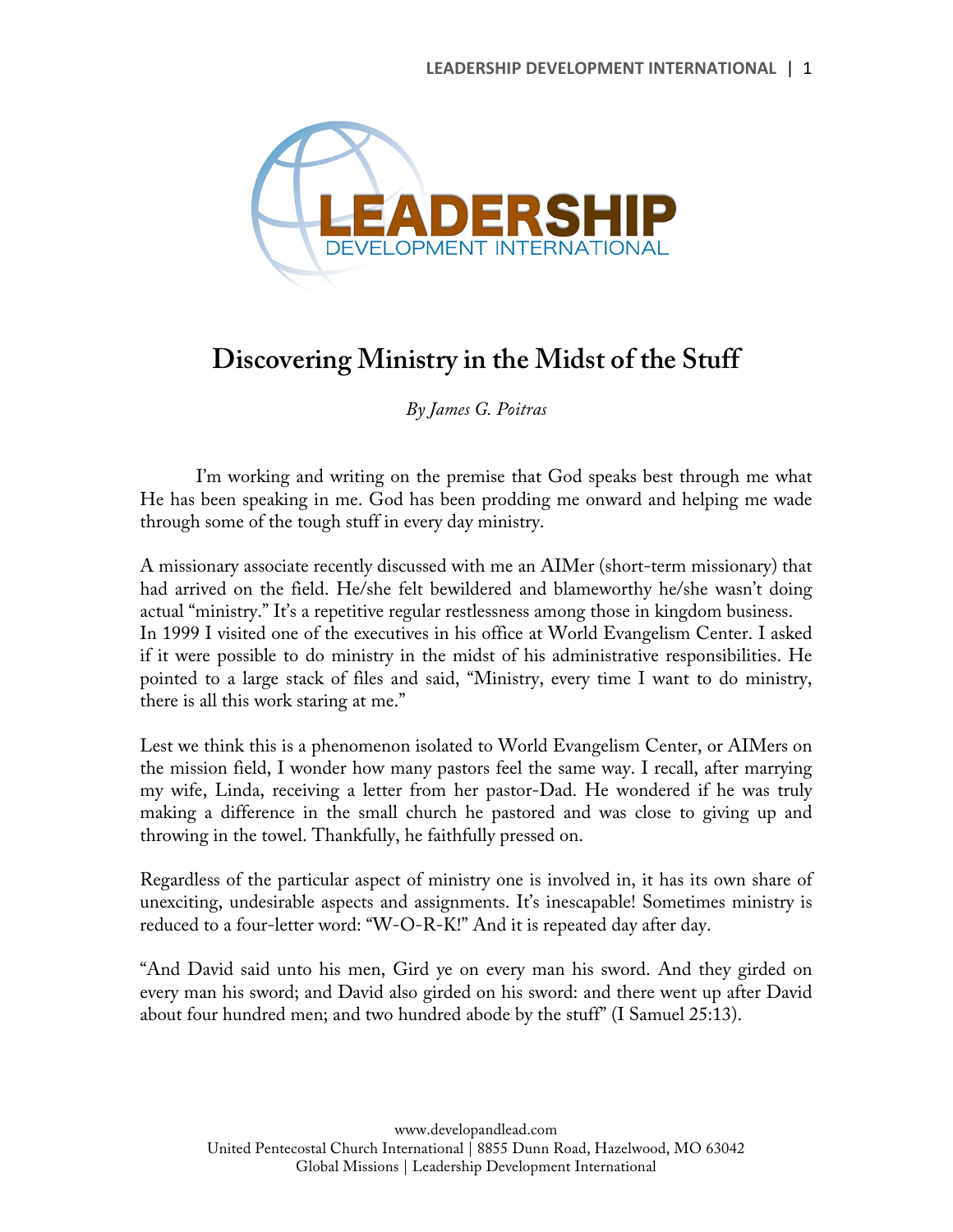Notice what a few other translations bring out:

- Stayed with the supplies (NKJV)
- Stayed with the equipment
- Stayed with the baggage (ESV, NASU, NASB)

Admittedly, there are a few things in my ministry and serving the Lord that feel a whole lot like baggage to me. But, every traveler knows the frustrations of arriving at one's destination and baggage has been delayed or lost. This worsens when one forgets or ignores packing an extra set of clothes in the carryon. Guilty!

"But David pursued, he and four hundred men: for two hundred abode behind, which were so faint that they could not go over the brook Besor. Then answered all the wicked men and men of Belial, of those that went with David, and said, Because they went not with us, we will not give them ought of the spoil that we have recovered, save to every man his wife and his children, that they may lead them away, and depart. Then said David, Ye shall not do so, my brethren, with that which the Lord hath given us, who hath preserved us, and delivered the company that came against us into our hand. For who will hearken unto you in this matter? but as his part is that goeth down to the battle, so shall his part be that tarrieth by the stuff: they shall part alike. And it was so from that day forward, that he made it a statute and an ordinance for Israel unto this day" (1 Samuel 30:10; 22-25).

It is intriguing to note those that went into battle and those involved in keeping the stuff received the same rewards. It humors me that "staying by the stuff" reaped the return of more stuff. **"Stuff" may very well be what ministry is made up of.** Add to that, people coming to God have a lot of life's baggage that they have to deal with and sometimes offload some things to upload some others.

As I started to Google those words "staying by the…" here is what popped up.

- Staying on course
- Staying in the Word

All involving focus. Staying by the stuff (involves focus). Simple as that or should I state it is as hard as that. Maintaining focus is never easy. It requires deliberate determination.

"No, dear brothers and sisters, I have not achieved it, but I focus on this one thing: Forgetting the past and looking forward to what lies ahead" (Philippians 3:13, New Living Translation).

I came to Global Missions, two years ago, after spending twenty-eight years on the mission field, because of love:

- 1. Love for God
- 2. Love for missions (Missio Dei)

www.developandlead.com United Pentecostal Church International | 8855 Dunn Road, Hazelwood, MO 63042 Global Missions | Leadership Development International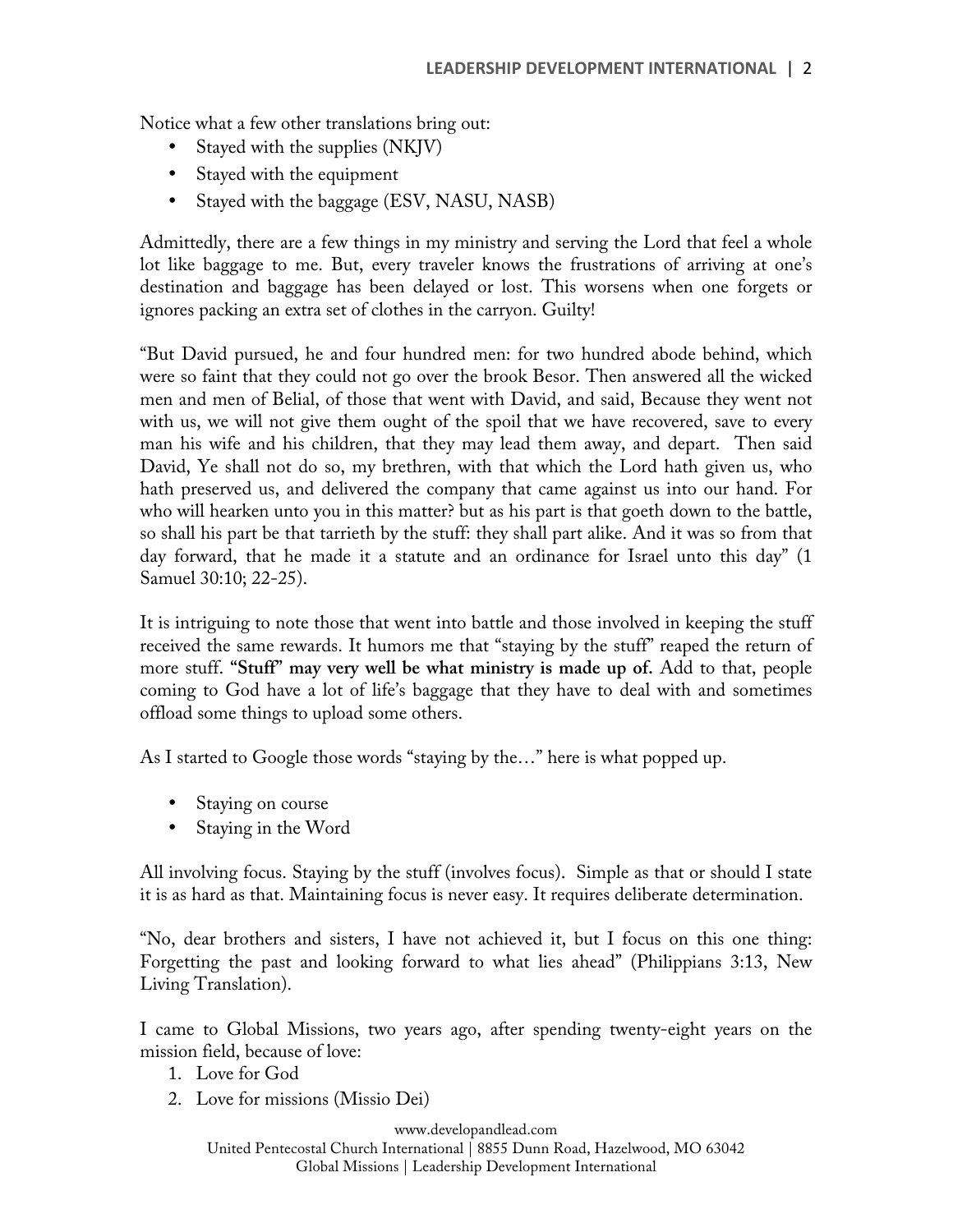- 3. Love for the missionaries
- 4. Love for souls

That's the big picture; one that I cannot allow to become blurred. It's a matter of survival. Without the big picture I lose focus and become frustrated. I start sweating the small stuff.

Many have heard of the book, "Don't Sweat the Small Stuff" Don't Sweat the Small Stuff and It's All Small Stuff: Simple Ways to Keep the Little Things From Taking Over Your Life (Don't Sweat the Small Stuff Series). It's encouraging stuff; light reading with huge punch.

One person wrote, "'In fact one of the greatest things I read in the book was a little chapter called 'Remind Yourself That When You Die, Your In-basket Won't be Empty'. Some other thought provoking chapters are entitled 'Ask Yourself the Question: Will This Matter a Year from Now?' 'Search for the Grain of Truth in Others Opinions', 'See the Glass as Already Broken', 'When in Doubt About Who's Turn it is To Take Out the Trash, Go Ahead and Take it Out'"

**I struggle with the finding ministry and productivity in the small stuff I do. The challenge is to find the Mission in the minuscule, mundane, menial, and minute; to view the moment in light of eternity; to go beyond the mediocre for excellence. We've got to have that. It's a matter of survival; life and death for success in overall ministry.**

"And in those days, when the number of the disciples was multiplied, there arose a murmuring of the Grecians against the Hebrews, because their widows were neglected in the daily ministration. Then the twelve called the multitude of the disciples unto them, and said, It is not reason that we should leave the word of God, and serve tables. Wherefore, brethren, look ye out among you seven men of honest report, full of the Holy Ghost and wisdom, whom we may appoint over this business. But we will give ourselves continually to prayer, and to the ministry of the word" (Acts 6:1-4).

"The Word of God Prospered: During this time, as the disciples were increasing in numbers by leaps and bounds, hard feelings developed among the Greek-speaking believers — "Hellenists" — toward the Hebrew-speaking believers because their widows were being discriminated against in the daily food lines. So the Twelve called a meeting of the disciples. They said, "It wouldn't be right for us to abandon our responsibilities for preaching and teaching the Word of God to help with the care of the poor. So, friends, choose seven men from among you whom everyone trusts, men full of the Holy Spirit and good sense, and we'll assign them this task. Meanwhile, we'll stick to our assigned tasks of prayer and speaking God's Word" (Acts 6:1-4, from THE MESSAGE: The Bible in Contemporary Language © 2002 by Eugene H. Peterson. All rights reserved.) I've often read that familiar passage and accessed that the two priorities, and wings of ministry, are prayer and the ministry of the Word. Unarguably those are certainly paramount and pivotal in the life of the church and in advancing God's kingdom. Acts 6

www.developandlead.com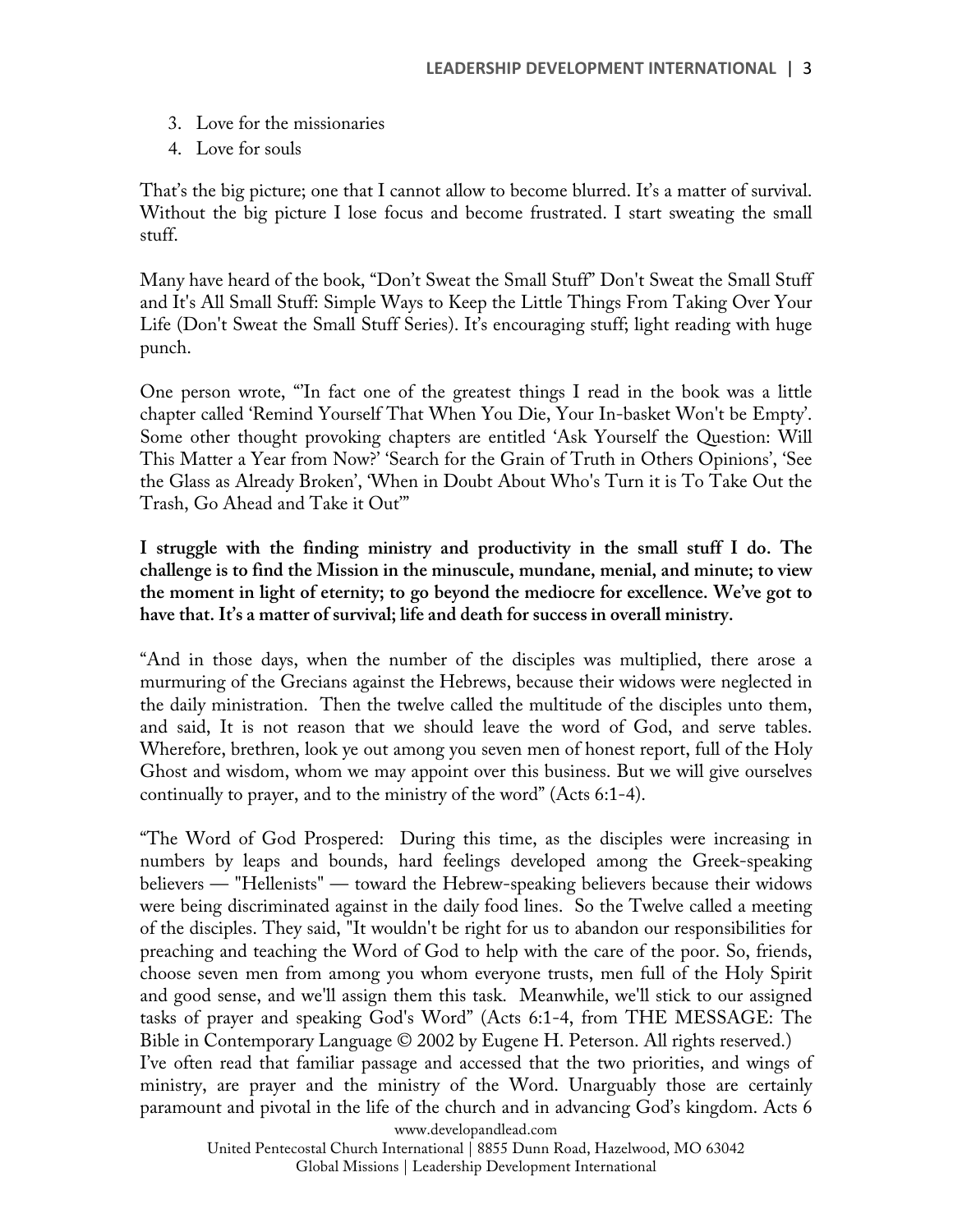gives a wider perspective of ministry. It shows the ministry big picture and unfolds the body ministry Paul later annunciates. It's easy to skip through the chapter thinking it's all about establishing deacons. It's beyond that and moves into the realm of clarifying roles in ministry. "Ministry" is the big idea here: not people doing big ministry and others doing little ministry. One group doing big stuff and the other burdened down "in stuff." It's about discovering and defining "ministry" in the midst of the stuff.

The apostles weren't saying waiting on tables lacked ministry. They were saying it wasn't their ministry in that particular season of life. It wasn't their priority, calling, and gifting. That begs the question: so, **what is ministry** anyway? Several definitions emerge from random, rapid research:

- **Ministry means service. It involves preparing God's people for works of service (diakonia).** A minister is one that serves. We often think of Acts 6 as where deacons were selected. That's true. But, it was also the place where the disciples chose to redefine and realign their own ministries in the midst of the stuff. Both groups of people were serving, separately, yet specifically.
- **"Faithful service of God's people rendered unto God and others on His behalf to bring Him glory, build up His church, and reach out to His world"**  (www.Bible.org).
- **"Ministry is meeting people where they are and taking them to where God wants them to be"** (www.jrbriggs.com).
- **Ministry is alignment, agreement, and accomplishment of His purpose.** (Seek and to save the lost; (Luke 19:10) give life and life more abundantly (John 10:10); destroy the works of Satan (1 John 3:8); and so forth).

All the above are grand definitions but I prefer mine (I know; I'm biased). **Ministry is "anything we do to advance His kingdom."** Focus and faithfulness are imperative in getting the job done.

In order to advance His kingdom we must be ever mindful of our vision. The United Pentecostal Church International theme for this year is "Advance His Kingdom."

## **Advance:**

- Move forward
- Progress
- Push forward
- Gain ground
- Draw nearer
- Improve
- Breakthrough
- Step forward
- Step in the right direction

www.developandlead.com

United Pentecostal Church International | 8855 Dunn Road, Hazelwood, MO 63042 Global Missions | Leadership Development International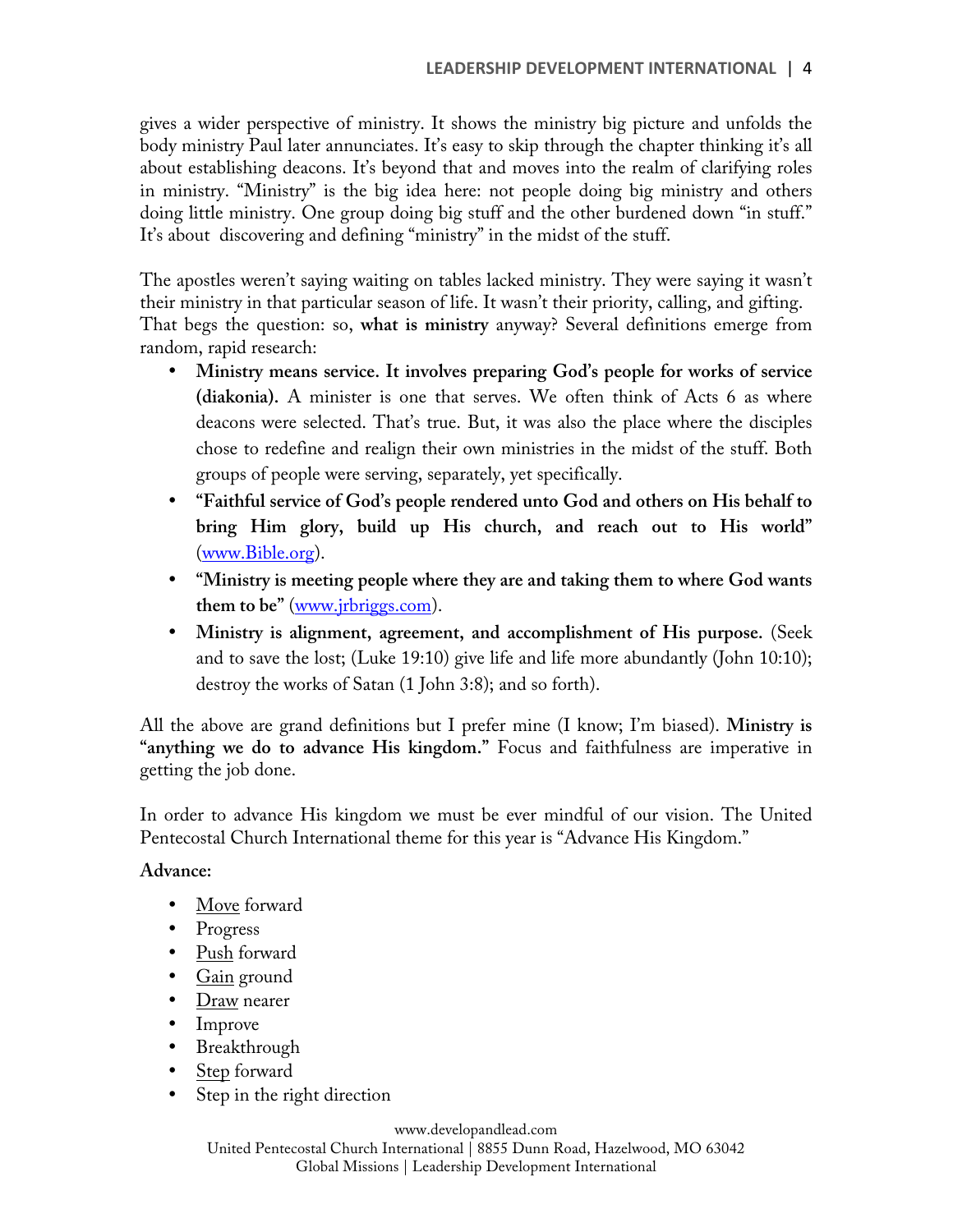• Proceed

Lest we briskly bypass it: ministry is what we do to move, push, and proceed with His kingdom. We are in His service and it is not designed to serve-us. It's not about us. It's about Him. No personal kingdom-building satisfies the call of advancing His kingdom.

## **Kingdom:**

- A country ruled by a king or queen
- Realm
- Domain
- Dominion
- Spiritual world of which God is King

On the mission field, praying for those that work in the office, I developed a habit of visually moving from office to office, cubicle to cubicle, praying specifically for each staff member, hoping they realized the role they played in global missions and evangelism. I often still do that today in my daily devotions. I want others to see the big picture. Me too! I want to live the big picture.

"They say that it takes 20,000 hours of practice in any discipline to achieve a real talent for success. On the basis of an eight hour day—and for some it is much more—that translates into 2,500 days, or six years and 310 days, at seven days a week. Many of the Olympic athletes put in four years of daily training between each Olympiad. For a lucky few the sheer grit pays off. Four years of hard slog comes down to a few hours, a few minutes or a few seconds of competitive excellence. We should not be too hard on those don't quite make the medals tables. And they shouldn't be too hard on themselves either. For many Olympians, merely to have competed is satisfaction enough.

We are reminded of those old adages: no pain, no gain; no Cross, no Crown; the grit in the oyster makes the pearl; practice, practice, practice: for practice makes perfect. And some of the Olympic performances have been as close to perfection as human effort is every likely to achieve." See more at: http://www.iofc.org/olympic-spirit-london-2012#sthash.2hC0dMQW.dpuf So, it is important to find ministry in the stuff; practicing for that moment when we shine the brightest for the Lord. The ministry mundane may manufacture in us ministry merit.

My secretary, Pat Morgan, has stayed by the stuff for nearly forty years. Last week I came around the corner and saw her busily working away on her computer. It's by far not the first time I've noticed. But, this time I thought, "How many hours has she invested in Global Missions? How many hours has she stayed by the stuff?" She started off in home missions before she went global. According to my calculations she has held the course for around 75,000 hours.

Keeping the big picture front and center encourages me (us) to take responsibility over choices and decisions. Focus begs for the question, "Is this advancing His kingdom? Am I doing this in a way that advances His kingdom?"

www.developandlead.com United Pentecostal Church International | 8855 Dunn Road, Hazelwood, MO 63042 Global Missions | Leadership Development International